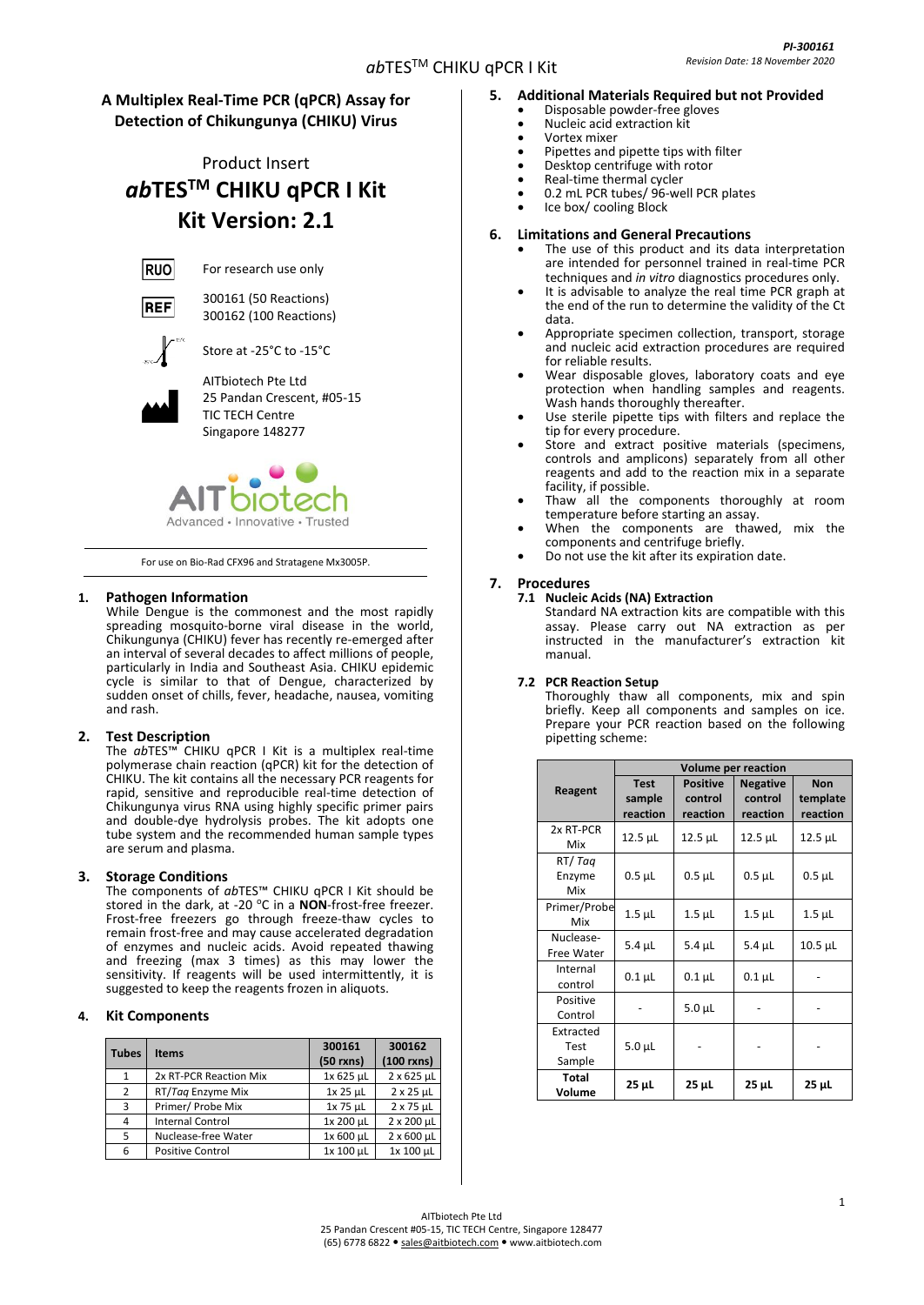## **7.3 PCR Cycling Conditions**

Gently mix the components and spin briefly. The following cycling conditions were established and validated on Bio-Rad CFX96 and Stratagene Mx3005P. You may need to adjust these conditions for other real-time platforms. **HEX** (CHIKU) and **Texas Red** (IC) channels should be chosen and the fluorescence is measured at the annealing phase of each cycle.

| Phase | <b>Description</b>       | No. of<br><b>Cycles</b> | <b>Temperature</b> | <b>Duration</b> |
|-------|--------------------------|-------------------------|--------------------|-----------------|
| 1     | <b>cDNA</b><br>synthesis |                         | 53 °C              | $10$ min        |
| 2     | Tag<br>Activation        |                         | 95 °C              | 2 min 30 sec    |
|       |                          |                         | 95 °C              | 20 sec          |
| 3     | Amplification            | 42                      | *59 °C             | 31 sec          |
|       |                          |                         | 68 °C              | 32 sec          |

*\*Data acquisition at annealing phase*

#### **8. Interpretation of Data**

A sample will be considered as having a positive result if the fluorescence level is higher than the threshold value and will be considered negative, otherwise.

## **9. Troubleshooting**

**9.1 No signal observed with positive control and negative control**

- Check programmed temperature settings against the protocol given.
- Affirm if proper storage was done and check the expiry date on the kit; use a newer kit to repeat experiments if needed.
- Check proper volume of the reagent added during the PCR setup.

#### **9.2 Signal detected for negative control**

- A contamination in the reagents is highly possible.
- Repeat experiment protocol and take steps to locate source of contamination.

#### **9.3 Weak or no signal of the internal control and no sign detection in analytical channel as well**

- A possible PCR inhibition has occurred. Re-extract the sample to remove inhibitors and repeat PCR, if needed.
- Affirm if proper storage was done and check the expiry date on the kit. Use a new kit to repeat the test if needed.

## **10. Performance Characteristics**

#### **10.1. Analytical Sensitivity**

Analytical sensitivity (limit of detection) is defined as the lowest concentration at which the assay can detect with a positivity rate of at least 95%. The analytical sensitivity of the assay was determined by analyzing a dilution series of quantitated virus RNA from 0.000625 PFU/µL to 50 PFU/µL. The testing were carried out in either testing were carried out in either 10-replicates (for concentrations ≥0.5 PFU/µl) or 14-replicates (for concentrations <0.5 PFU/ $\mu$ l). The analytical sensitivity was estimated by probit analysis using SPSS release 16.0.0.

The analytical sensitivity (not in consideration of extraction) was determined to be the following:

| <b>Target</b> | <b>CFX96</b><br>Channel | <b>Analytical Sensitivity</b><br>(95% confidence) |
|---------------|-------------------------|---------------------------------------------------|
| CHIKU         | HEX                     | 0.0043 PFU/uL                                     |

#### **10.2. Analytical Specificity**

The assay was tested for potential cross-reactivity against the following panel of 20 organisms. No cross-reactivity was observed.

| <b>Organisms Tested for Analytical Specificity</b> |                                    |  |  |
|----------------------------------------------------|------------------------------------|--|--|
| Chlamydophila<br>pneumoniae (AR-39)                | Paravovirus b19                    |  |  |
| Cytomegalovirus<br>(AD-169)                        | Staphylococcus aureus<br>(FPR3757) |  |  |
| Enterovirus 71 (BrCr)                              | Streptococcus pneumoniae           |  |  |
| Epstein-barr virus<br>(HTB-62)                     | Varicella zoster virus (Ellen)     |  |  |
| <b>Hepatitis B virus</b>                           | West nile virus<br>(New York 99)   |  |  |
| $HIV-1$                                            | Dengue 1 virus                     |  |  |
| Human herpes virus 6                               | Dengue 2 virus                     |  |  |
| Influenza A virus<br>(pdm H1N1-2009)               | Dengue 3 virus                     |  |  |
| Influenza B virus                                  | Dengue 4 virus                     |  |  |
| Mycobacterium<br>tuberculosis (H37Rv)              | Chikungunya virus                  |  |  |

## **10.2. Precision/Reproducibility**

The inter-assay (variability between different runs) and intra-assay (variability within one run) precision was determined by performing the assay once per day in 5-replicates over a period of 2 days for 5 samples of different concentrations (total of 50 reactions per target).

The qualitative results of all 50 reactions were 100% reproducible.

The coefficient of variation (CV) of the cycle threshold (Ct) for the intra- and inter-assay precision are as follows:

**Inter**-assay precision data showing %CV (calculated from Ct values) at each concentration:

|              | 500    | 50     |        | 0.5    | 0.05   |
|--------------|--------|--------|--------|--------|--------|
|              | PFU/ul | PFU/µl | PFU/µl | PFU/ul | PFU/µl |
| <b>CHIKV</b> | 0.9%   | 1.3%   | 0.9%   | 0.9%   | 1.2%   |

**Intra**-assay precision data showing %CV (calculated from Ct values) at each concentration:

|              | 500    | 50     |        | 0.5    | 0.05   |
|--------------|--------|--------|--------|--------|--------|
|              | PFU/ul | PFU/ul | PFU/ul | PFU/µl | PFU/ul |
| <b>CHIKV</b> | 0.8%   | 1.1%   | 0.7%   | 0.8%   | 1.1%   |

#### **10.3. Diagnostic Evaluation**

The assay was evaluated using 16 serum samples previously serotyped by nested-PCR and/or a second real-time RT-PCR assay.

Diagnostic sensitivity and specificity of **CHIKU**:

|                         | $ab$ TES (n=16)                 | Sensitivity/                    |                     |
|-------------------------|---------------------------------|---------------------------------|---------------------|
| <b>Reference Method</b> | <b>CHIKU</b><br><b>Positive</b> | <b>CHIKU</b><br><b>Negative</b> | <b>Specificity</b>  |
| <b>CHIKU Positive</b>   |                                 | 0                               | 100%<br>sensitivity |
| <b>CHIKU Negative</b>   |                                 | 12                              | 100%<br>specificity |
| Total                   |                                 | 12                              |                     |